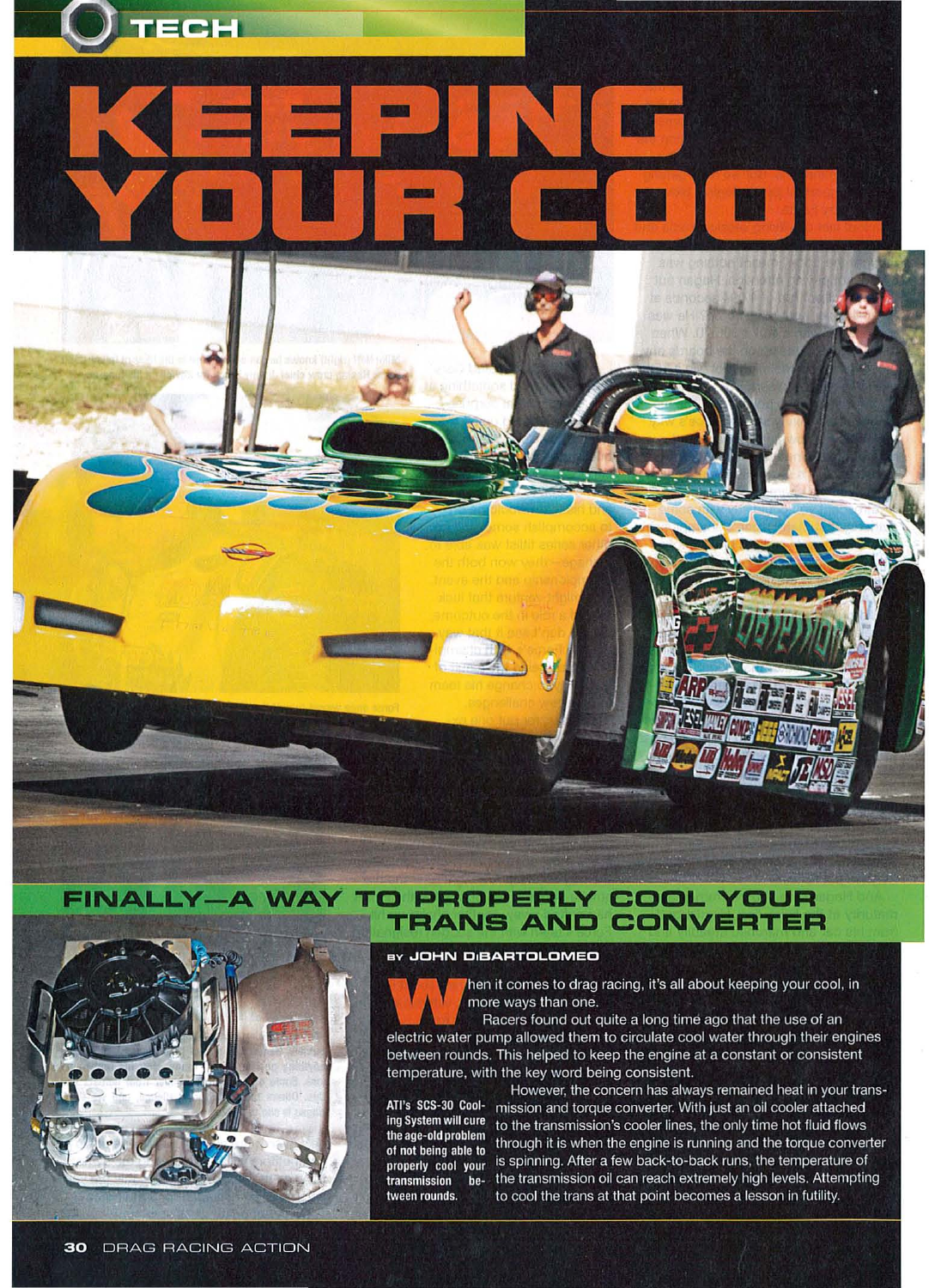## TECH » TRANS COOLING



The basis of the SCS-30 is an internal oil pump that is driven by this external motor capable of being used on either 12v or 16v systems. The internal oil pump allows fluid to flow through the transmission even when the engine is turned off.



Inside the transmission pan, the Internal pump is plumbed through a modified valve body that is equipped with check valves that allow transmission oil to flow in a normal pattern while the engine is running.

ATI Performance said, "Once the engine shuts off, oil flow stops. This means that super-hot oil lies in the converter and in addition, vital surfaces in the transmission are starved for lubrication. At that point, the only way to properly cool the trans is to ice the cooler and start the engine a few times. This will suck the

fluid out of the

Jim Beattie of

transmission pan into the torque converter (pushing out the trapped hot fluid), back to the transmission cooler and return into the pan, completing the cycle."

If the concern is to maintain a constant temperature for all components in your car, having very little control over transmission fluid temperature becomes a problem. The hotter the transmission fluid, the more the viscosity of the oil changes, which will allow the oil to flow differently. For a piece of equipment that is predicated on oil flow, it can have an adverse effect on how the transmission or, in this case, the transmission's converter acts. Change the characteristics of the converter and

you'll quickly change how your car reacts. The big question is: How do you control transmission temperature?

Beattie said, "Adding an additional pump that could be run when the engine is off was the only solution similar to what we've done over the years with the use of an electric water pump on your engine. With the pump we can move fluid through the converter and into the cooler and back to the transmission. In this manner, everything is cooled quickly.

"However," Beattie added, "designing a pump and system that could take the heat along with plumbing it through the transmission passages with check valves that would allow the transmission's oiling system to work as originally designed all posed problems to be overcome."

The answer eventually was ATI's SCS-30 Cooling System, which is a heavy-duty, extreme temperature, all-metal pump that is mounted within the company's Powerglide SuperCase and so unique as to be awarded a U.S. Patent. It can also be installed in any stock Powerglide case. An external motor that can also be used on either 12v or 16v systems, drives the pump that circulates oil through the valve body, converter, trans cooler and all transmission oil circuits.

A valve body with a simple modification and corresponding check valves allows the electric pump to be run at all times if so desired. When the engine is running, oil flows through the transmission in its normal pattern. Once the engine is turned off, hot oil will continue to flow, allowing critical lubrication pressure to continually flow oil through the trans cooler. At that point, it functions exactly as if your engine were running, completing the cooler circuit

> normally supplied by the transmission pump, into the converter, out to the cooler and back to the transmission, all with the ability to move 30 gallons of hot fluid an hour through your oil cooler. A fan mounted on the cooler will help to move air, which will completely cool your transmission and converter between rounds to increase consistency and reliability. In this manner, transmission oil cooling begins immediately after a run even if the car is towed back to the pits. The 12v motor can be wired to run all the time or with a switch to run only when required. An optional temperature sensor can be wired and installed to allow you to utilize a preset temperature for the SCS-30 to turn on and off. The SCS-30 system typically cools the trans and converter to ambient temperature in 15-20 minutes using a radiatorstyle and fan-mounted cooler.



The benefits are obvious. With the engine off and the SCS-30 running through an ATI fan-mounted cooler, temperature readings both in and out of the cooler clearly shows the advantage. The SCS-30 system will typically cool the trans and converter to ambient temperature in 15-20 minutes.